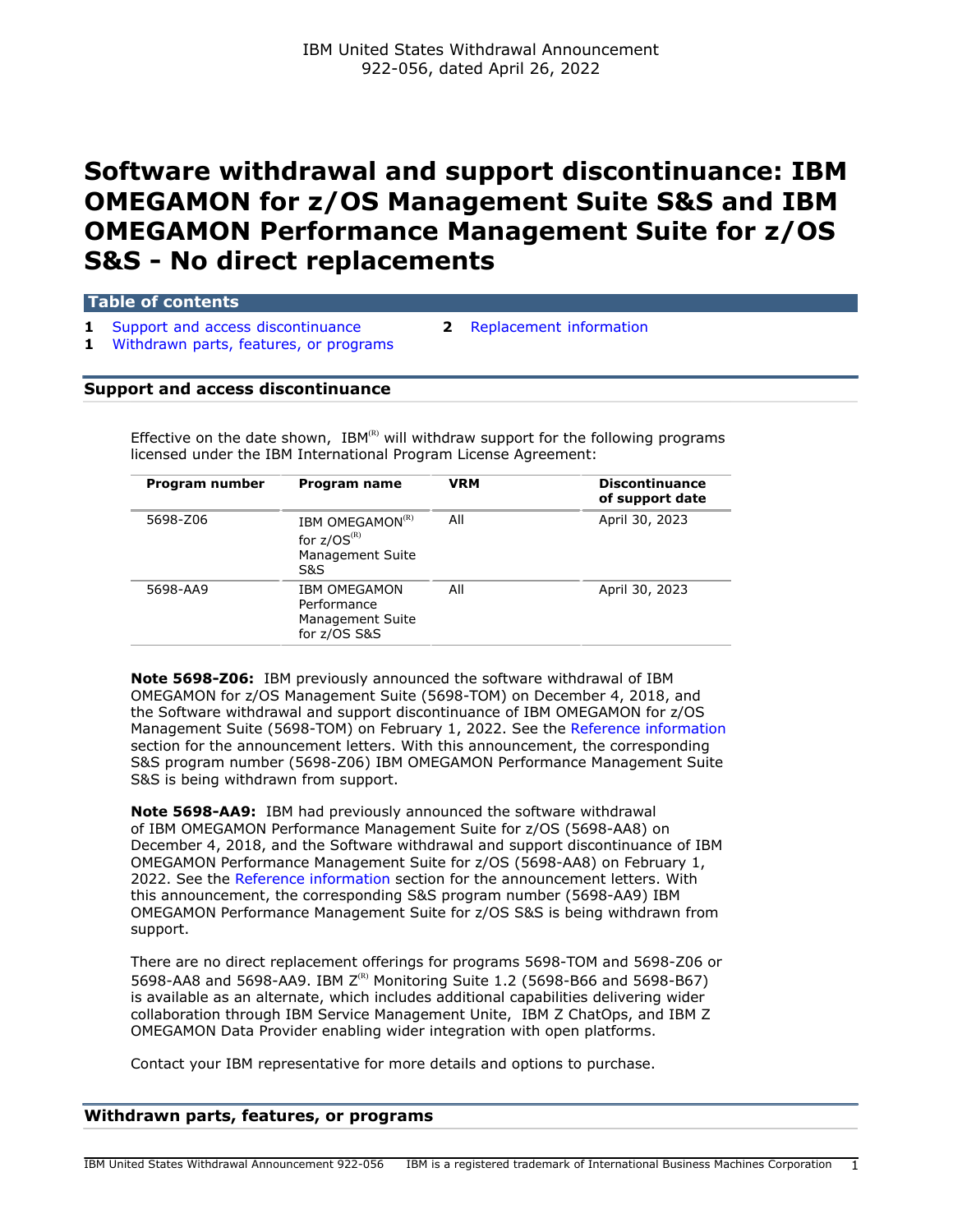#### **Build-to-order release withdrawal**

Effective September 5, 2022, IBM will withdraw from marketing the following programs licensed under the IBM International Program License Agreement:

| Program number | Program name                                                        | <b>VRM</b> |  |
|----------------|---------------------------------------------------------------------|------------|--|
| 5698-Z06       | IBM OMEGAMON for z/OS<br>Management Suite S&S                       | All        |  |
| 5698-AA9       | <b>IBM OMEGAMON</b><br>Performance Management<br>Suite for z/OS S&S | All        |  |

### **Build-to-order program and feature number withdrawal**

Effective September 5, 2022, the following programs and features will be withdrawn.

#### **Software maintenance programs**

| Program number | <b>Program and feature</b><br>name                                  | <b>VRM</b> |
|----------------|---------------------------------------------------------------------|------------|
| 5698-Z06       | IBM OMEGAMON for z/OS<br>Management Suite S&S                       | All        |
| 5698-AA9       | <b>IBM OMEGAMON</b><br>Performance Management<br>Suite for z/OS S&s | All        |

# <span id="page-1-0"></span>**Replacement information**

There are no direct replacements for the withdrawn programs.

## **Order processing**

Orders received on or after the effective date of withdrawal will not be filled. Client requested arrival dates (CRADs), if any, must be prior to the effective date of withdrawal.

# <span id="page-1-1"></span>**Reference information**

For information about software withdrawal for IBM OMEGAMON for z/OS Management Suite S&S (5698-TOM) and IBM OMEGAMON Performance Management Suite for z/OS (5698-AA8), see Withdrawal Announcement [918-163](http://www.ibm.com/common/ssi/cgi-bin/ssialias?infotype=an&subtype=ca&appname=gpateam&supplier=897&letternum=ENUS918-163), dated December 4, 2018.

For information about software withdrawal and support discontinuance of IBM OMEGAMON for z/OS Management Suite (5698-TOM) and IBM OMEGAMON Performance Management Suite for z/OS (5698-AA8), see Software Announcement [222-132](http://www.ibm.com/common/ssi/cgi-bin/ssialias?infotype=an&subtype=ca&appname=gpateam&supplier=897&letternum=ENUS222-132), dated February 15, 2022.

## **Technical support**

Technical support continues to be available until April 30, 2023. Support extensions are not available.

See the [IBM Support](https://www.ibm.com/support) website for product support information.

### *Trademarks*